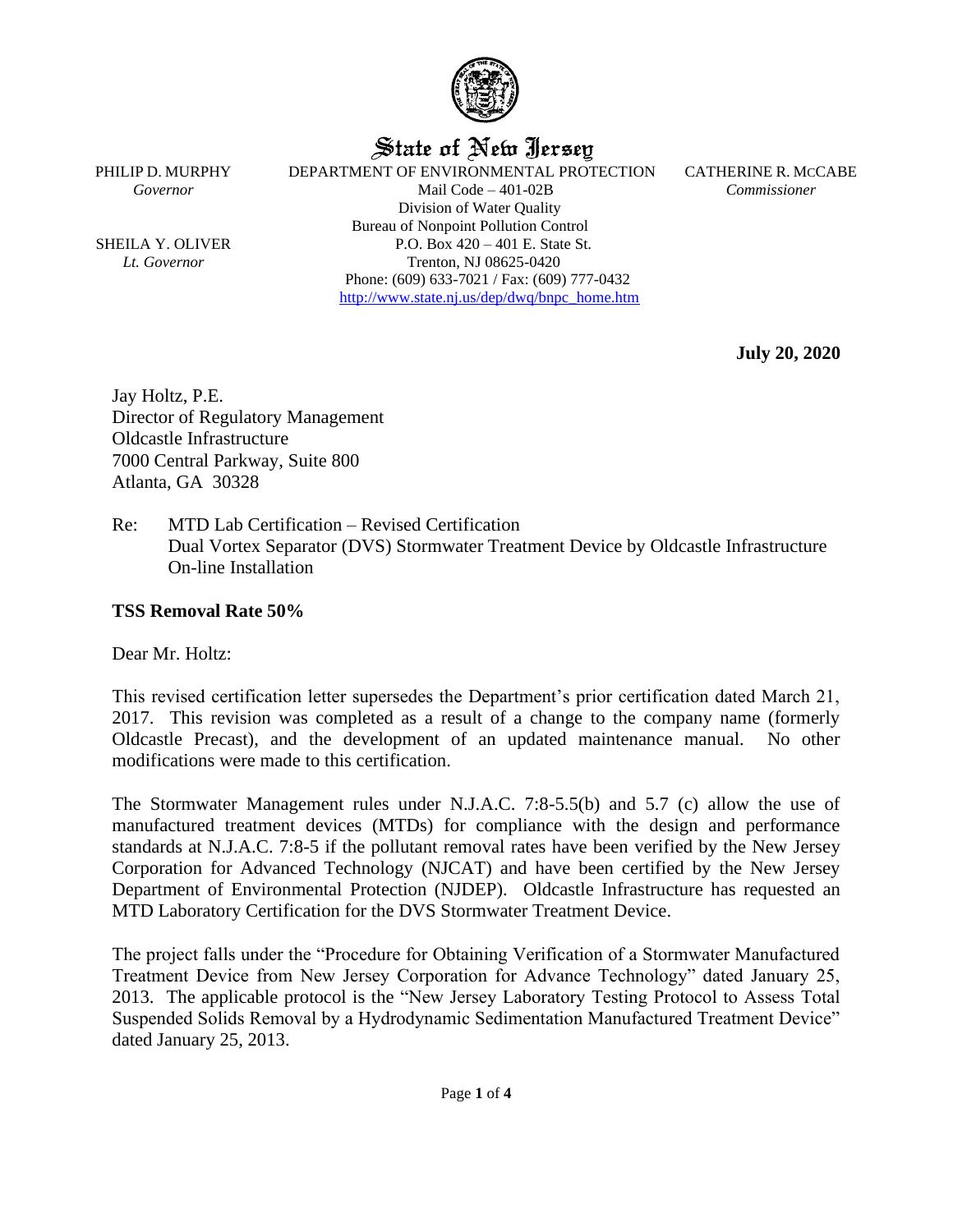NJCAT verification documents submitted to the NJDEP indicate that the requirements of the protocol have been met or exceeded. The NJCAT letter also included a recommended certification TSS removal rate and the required maintenance plan. The NJCAT Verification Report dated July 2015 (Revised January 2017) with the Verification Appendix for this device is published online at [http://www.njcat.org/verification-process/technology-verification](http://www.njcat.org/verification-process/technology-verification-database.html)[database.html.](http://www.njcat.org/verification-process/technology-verification-database.html)

#### **The NJDEP certifies the use of the DVS Stormwater Treatment Device by Oldcastle Infrastructure at a TSS removal rate of 50% when designed, operated and maintained in accordance with the information provided in the Verification Appendix and the following conditions:**

- 1. The maximum treatment flow rate (MTFR) for the manufactured treatment device (MTD) is calculated using the New Jersey Water Quality Design Storm (1.25 inches in 2 hrs) in N.J.A.C. 7:8-5.5.
- 2. The DVS Stormwater Treatment Device shall be installed using the same configuration reviewed by NJCAT and shall be sized in accordance with the criteria specified in in item 6 below.
- 3. This DVS Stormwater Treatment Device cannot be used in series with another MTD or a media filter (such as a sand filter), to achieve an enhanced removal rate for total suspended solids (TSS) removal under N.J.A.C. 7:8-5.5.
- 4. Additional design criteria for MTDs can be found in Chapter 9.6 of the New Jersey Stormwater Best Management Practices (NJ Stormwater BMP) Manual which can be found on-line at [www.njstormwater.org.](http://www.njstormwater.org/)
- 5. The maintenance plan for a site using this device shall incorporate, at a minimum, the maintenance requirements for the DVS Stormwater Treatment Device, which is attached to this document. However, it is recommended to review the maintenance manual at [https://oldcastleinfrastructure.com/wp](https://urldefense.com/v3/__https:/oldcastleinfrastructure.com/wp-content/uploads/2018/10/OSS_DVS_InstallMaint_Jan-2019.pdf__;!!J30X0ZrnC1oQtbA!ZlyEdN85krq88CCA_ovKNm5o6yDLqk2DBCAGVaVb-OJpa4J7eHiFHsngjR5tjwfVDTDuwdc$)[content/uploads/2018/10/OSS\\_DVS\\_InstallMaint\\_Jan-2019.pdf](https://urldefense.com/v3/__https:/oldcastleinfrastructure.com/wp-content/uploads/2018/10/OSS_DVS_InstallMaint_Jan-2019.pdf__;!!J30X0ZrnC1oQtbA!ZlyEdN85krq88CCA_ovKNm5o6yDLqk2DBCAGVaVb-OJpa4J7eHiFHsngjR5tjwfVDTDuwdc$) for any changes to the maintenance requirements.
- 6. Sizing Requirements:

The example below demonstrates the sizing procedure for the DVS Stormwater Treatment Device:

Example: A 0.25-acre impervious site is to be treated to 50% TSS removal using a DVS Stormwater Treatment Device. The impervious site runoff (Q) based on the New Jersey Water Quality Design Storm was determined to be 0.79 cfs.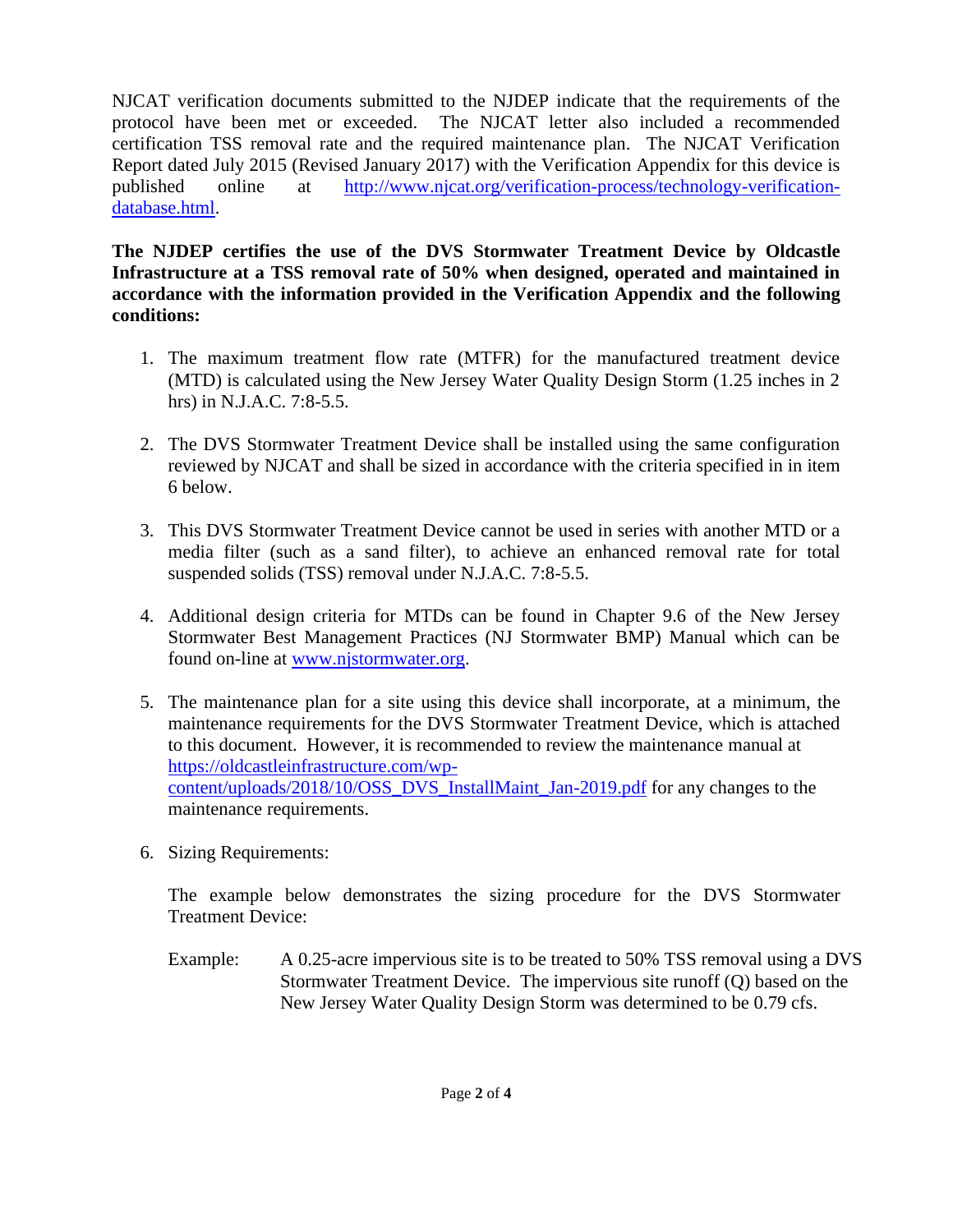Maximum Treatment Flow Rate (MTFR) Evaluation:

The site runoff (Q) was based on the following:

time of concentration  $= 10$  minutes  $i = 3.2$  in/hr (page 5-8, Fig. 5-3 of the NJ Stormwater BMP Manual)  $c = 0.99$  (runoff coefficient for impervious)  $Q = c$ iA = 0.99x3.2x0.25 = 0.79 cfs

Given the site runoff is 0.79 cfs and based on Table 1 below, the Model DVS-48 with a MTFR of 1.00 cfs would be the smallest model approved that could be used for this site that could remove 50% of the TSS from the impervious area without exceeding the MTFR.

The sizing table corresponding to the available system models is noted below. Additional specifications regarding each model can be found in the Verification Appendix under Table A-1 and Table A-2.

|                |                   |                      | Maximum               |
|----------------|-------------------|----------------------|-----------------------|
|                | Manhole           | Treatment            | <b>Treatment Flow</b> |
| Model          | Diameter          | <b>Chamber Depth</b> | Rate, MTFR            |
|                | (f <sub>t</sub> ) | (f <sub>t</sub> )    | (cfs)                 |
| $DVS-36$       | 3                 | 3.75                 | 0.56                  |
| <b>DVS-48</b>  |                   | 4.25                 | 1.00                  |
| $DVS-60$       | 5                 | 4.50                 | 1.56                  |
| <b>DVS-72</b>  | 6                 | 5.40                 | 2.25                  |
| <b>DVS-84</b>  |                   | 6.30                 | 3.06                  |
| <b>DVS-96</b>  | 8                 | 7.20                 | 4.00                  |
| <b>DVS-120</b> | 10                | 9.00                 | 6.25                  |
| <b>DVS-144</b> | 12                | 10.75                | 9.00                  |

Table 1 DVS Models

Be advised a detailed maintenance plan is mandatory for any project with a Stormwater BMP subject to the Stormwater Management Rules, N.J.A.C. 7:8. The plan must include all the items identified in the Stormwater Management Rules, N.J.A.C. 7:8-5.8. Such items include, but are not limited to, the list of inspection and maintenance equipment and tools, specific corrective and preventative maintenance tasks, indication of problems in the system, and training of maintenance personnel. Additional information can be found in Chapter 8: Maintenance and Retrofit of Stormwater Management Measures.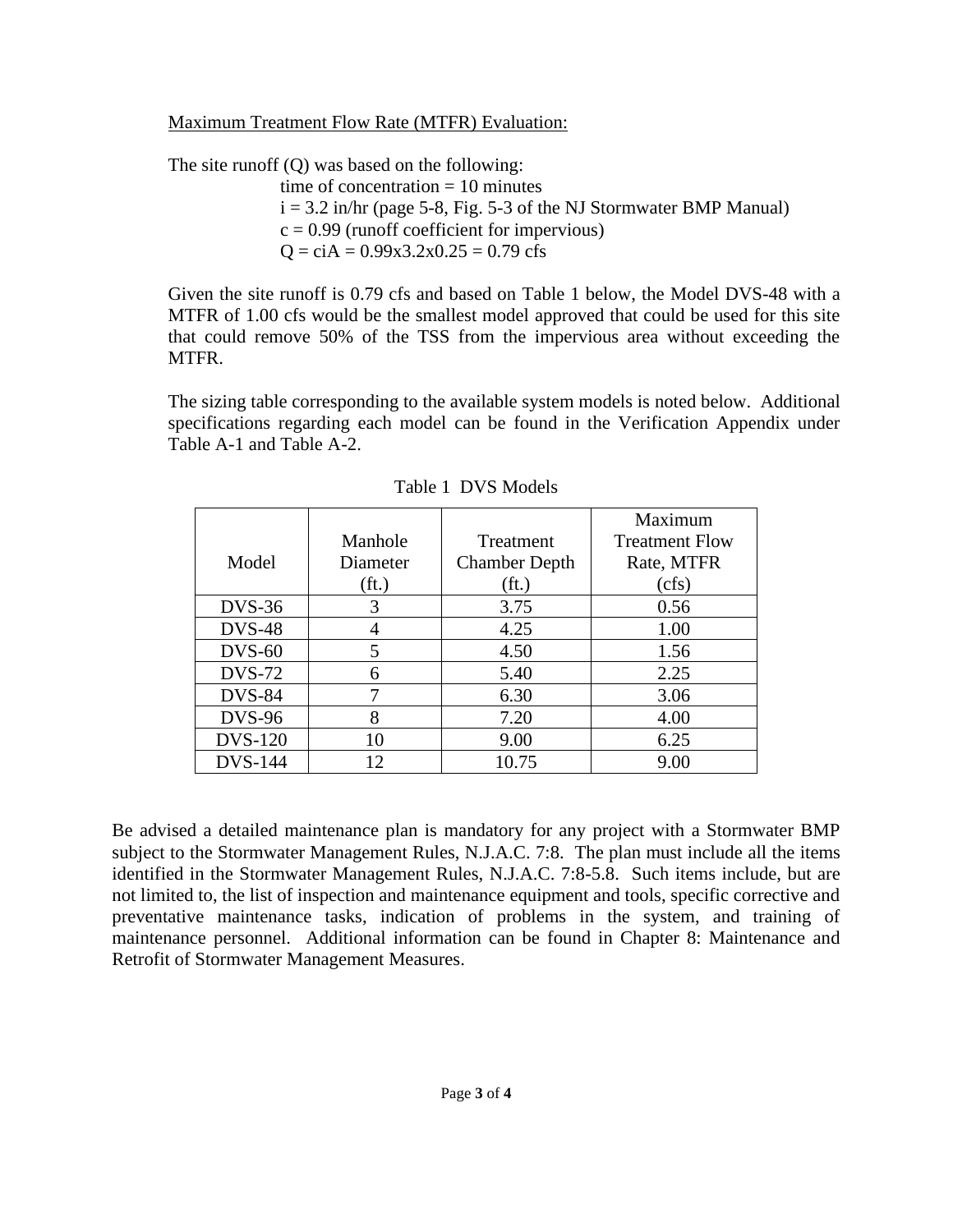If you have any questions regarding the above information, please contact Jim Murphy of my office at (609) 633-7021.

Sincerely,

Gabriel Mahon

Bureau of Nonpoint Pollution Control

Attachment: Maintenance Plan

c: Chron File Richard Magee, NJCAT Vince Mazzei, NJDEP - DLUR Jim Murphy, NJDEP - BNPC Brian Salvo, NJDEP - BNPC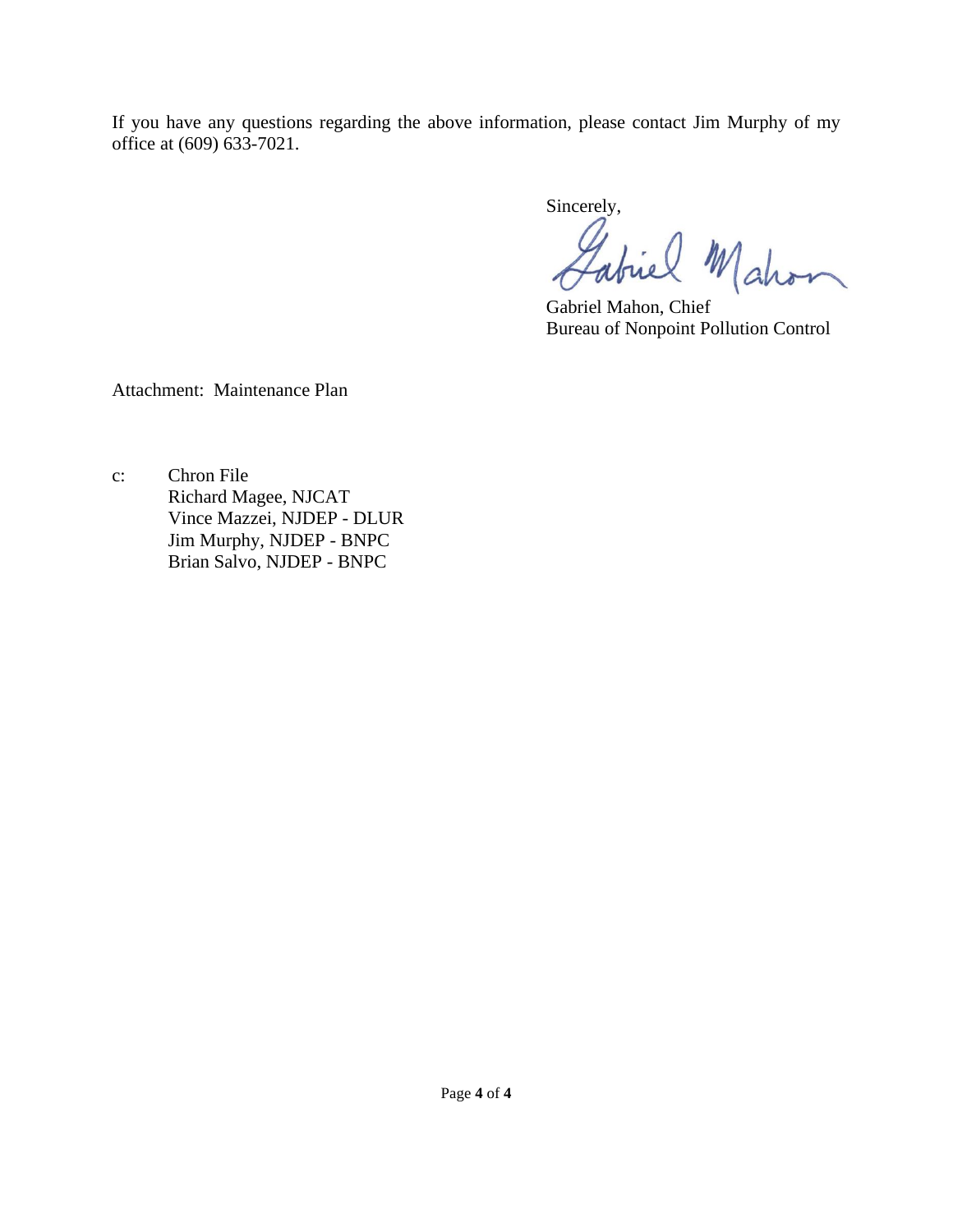



## **DUAL-VORTEX SEPARATOR**

### Inspection and Maintenance Guide



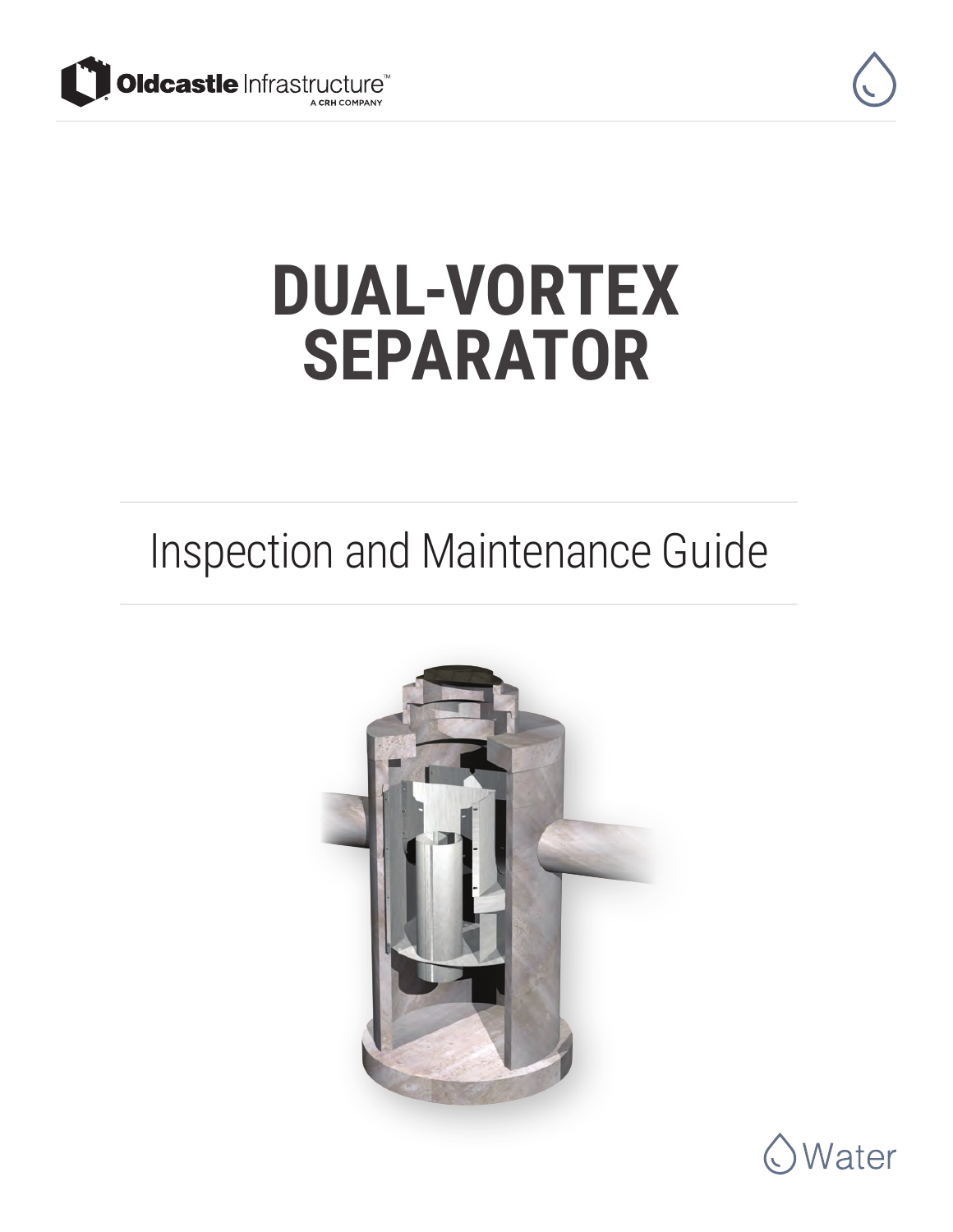#### **Description**

The Dual-Vortex Separator (DVS) is a hydrodynamic stormwater treatment device used to remove pollutants from urban runoff. Impervious surfaces and other urban and suburban landscapes generate a variety of contaminants that can enter stormwater and pollute downstream receiving waters. The DVS is designed to capture and retain sediment as well as floating trash, debris and oils. The concentration of metals and other constituents associated with sediment or floating pollutants may also be reduced.

#### **Function**

Stormwater runoff enters the DVS unit through an inlet pipe. Influent flow is split evenly between two vortex tubes by a V-shaped weir. The shape and diameter of the vortex tubes promotes circular motion of the incoming stormwater at increased velocities to enhance particle settling through centrifugal force. The system is also designed with an extended flow path to maximize hydraulic residence time which allows increased time to settle out solids. Settled pollutants are collected in an isolated storage area at the bottom of the structure, while floating trash, debris and petroleum hydrocarbons are retained behind baffles that contain the vortex chambers. During peak runoff events, flow in excess of design treatment flow overtops the bypass weir and exits the system without entering the treatment chambers to interrupt the treatment process or re-entrain captured pollutants. Treatment and bypass flows exit the system through an outlet pipe that is plumbed at the same elevation as the inlet pipe.

#### **Configuration**

The internal components of the DVS system are fabricated from stainless steel and mounted in a manhole or vault structure. The system is typically delivered as a complete unit for installation by the contractor. Installation includes excavation, preparation of the base rock, setting the unit, plumbing the inlet and outlet piping, backfill and placement of the finished surface at grade. Access to the installed system is allowed through ductile iron casting or hatch covers. The number of access points provided is dependent on the size and configuration of the system.

#### **Maintenance Overview**

State and local regulations require all stormwater management systems to be inspected on a regular basis and maintained as necessary to ensure performance and protect downstream receiving waters. Without maintenance, excessive pollutant buildup can limit system performance by reducing the operating capacity and increase the potential for scouring of pollutants during periods of high flow.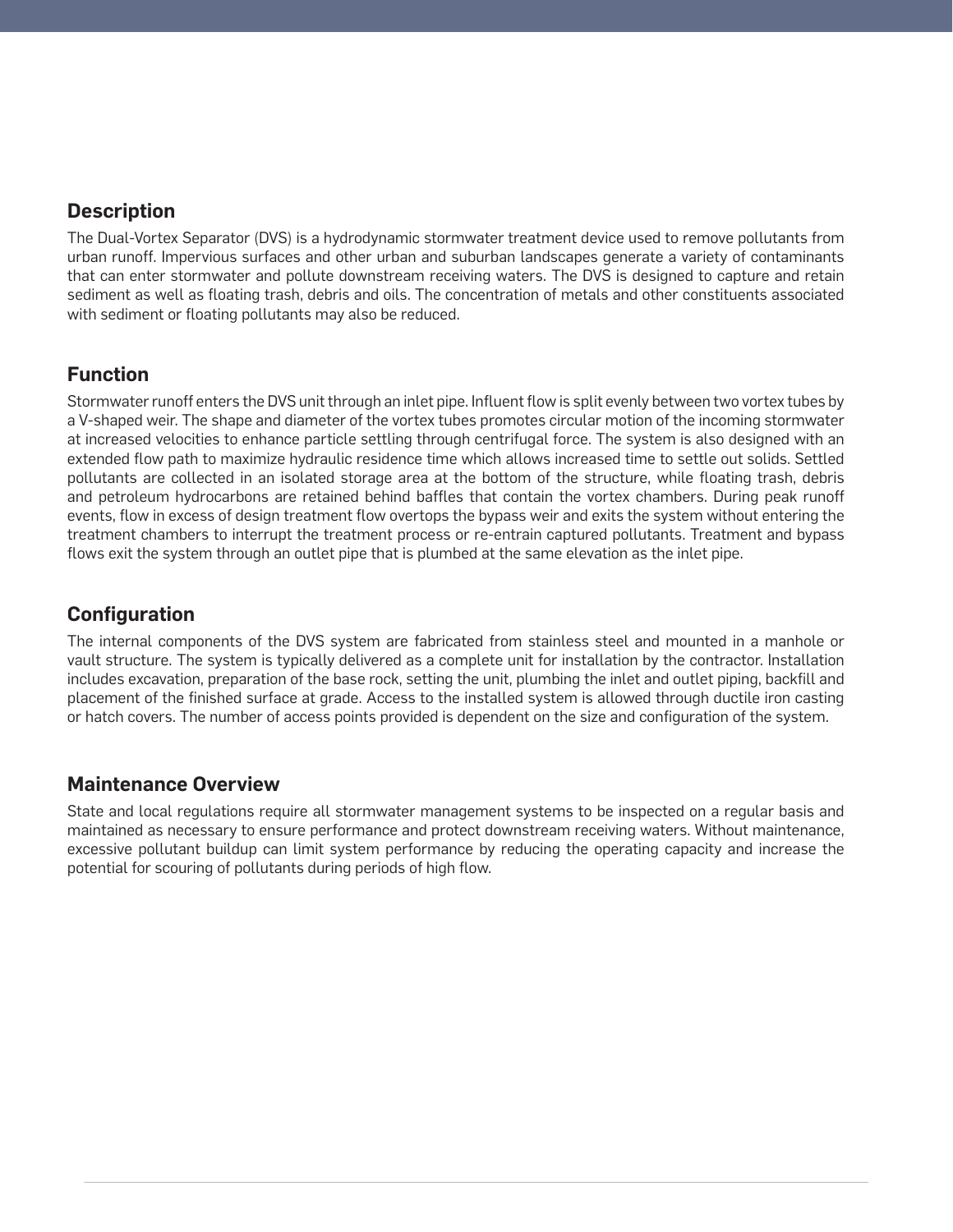#### **Inspection Equipment**

The following equipment is helpful when conducting DVS inspections:

- Recording device (pen and paper form, voice recorder, iPad, etc.)
- Suitable clothing (appropriate footwear, gloves, hardhat, safety glasses, etc.)
- Traffic control equipment (cones, barricades, signage, flagging, etc.)
- Manhole hook or pry bar
- Flashlight
- Tape measure
- Measuring stick or sludge sampler
- Long-handled net (optional)
- Replacement sorbent pads

#### **Inspection Procedures**

Inspection is essential to consistent system performance and is easily completed. Inspection is typically conducted a minimum of twice per year but since pollutant transport and deposition varies from site to site, a site-specific maintenance frequency should be established during the first two or three years of operation.

DVS inspections are visual and are conducted without entering the unit. To complete an inspection, safety measures including traffic control should be deployed before the access covers are removed. Once the covers have been removed, the following items should be checked and recorded (see form provided on page 5) to determine whether maintenance is required:

- Inspect the internal components and note whether there are any broken or missing parts. In the unlikely event that internal parts are broken or missing, contact Oldcastle Infrastructure at (800) 579-8819 to determine appropriate corrective action.
- Note whether the inlet or outlet pipe is blocked or obstructed.
- Observe, quantify and record the accumulation of floating trash and debris in the baffled chambers around the vortex tubes. The significance of accumulated floating trash and debris is a matter of judgement. A long-handled net may be used to retrieve the bulk of trash and debris at the time of inspection if full maintenance due to accumulation of oils or sediment is not yet warranted.
- Observe, quantify and record the accumulation of oils in the baffled chambers around the vortex tubes. If sorbent pads have been used to absorb free oil and grease, observe and record their condition. Unless the sorbent pads are tethered to the internal baffles, spent pads may be netted and replaced at the time of inspection. The significance of accumulated floating oils is a matter of judgement. However, if there is evidence of an oil or fuel spill, immediate maintenance is warranted.
- Finally, observe, quantify and record the accumulation of sediment in the sediment storage sump. A calibrated dipstick, tape measure or sludge sampler may be used to determine the amount of accumulated sediment. The depth of sediment may be determined by calculating the difference between the measurement from the rim of the DVS to the top of the accumulated sediment and the measurement from the rim of the DVS to the bottom of the DVS structure. Finding the top of the accumulated sediment takes some practice and a light touch, but increasing resistance as the measuring device is lowered toward the bottom of the unit indicates the top of the accumulated sediment.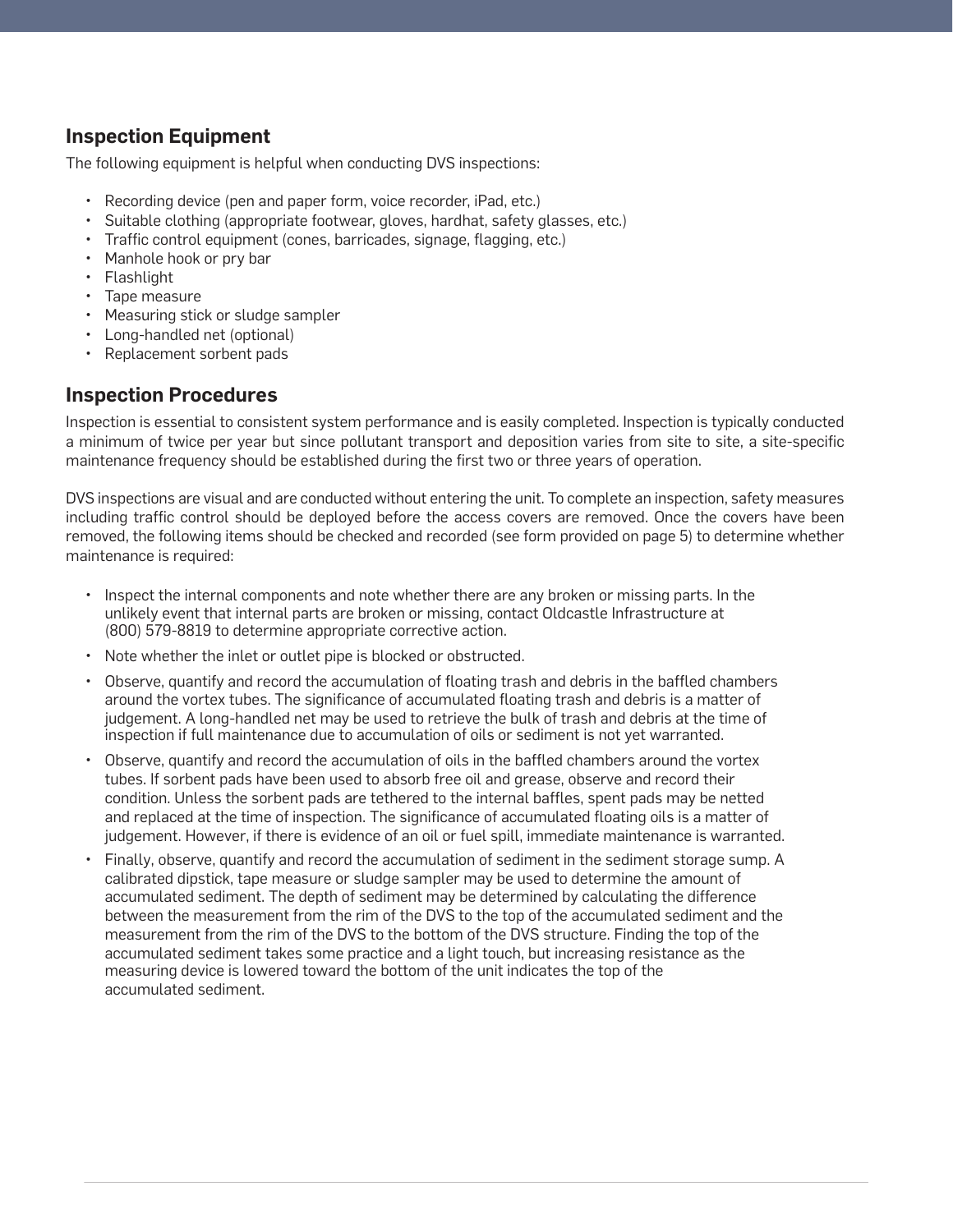#### **Maintenance**

Maintenance should be scheduled if any of the following conditions are identified during inspection:

- Internal components are broken or missing.
- Inlet or outlet piping is obstructed.
- The accumulation of floating trash and debris that cannot be retrieved with a net and/or oil in the baffled chambers around the vortex tubes is significant.
- Tethered sorbent pads, if used, are dirty or saturated.
- The sediment level in the sediment storage sump is greater than 12 inches. The capacity of the sediment sump is 18 inches of sediment depth for all DVS models. Sediment depths greater than 18 inches will begin to affect the performance of the system.

#### **Maintenance Equipment**

The following equipment is helpful when conducting DVS maintenance:

- Suitable clothing (appropriate footwear, gloves, hardhat, safety glasses, etc.)
- Traffic control equipment (cones, barricades, signage, flagging, etc.)
- Manhole hook or pry bar
- Confined space entry equipment, if needed
- Flashlight
- Tape measure
- Sorbent pads
- Vacuum truck

#### **Maintenance Procedures**

Maintenance should be conducted during dry weather when no flow is entering the system. All maintenance, except possibly the attachment of sorbent pads (if required), may be conducted without entering the DVS structure. Once safety measures such as traffic control are deployed, the access covers may be removed and the following activities may be conducted to complete maintenance:

- Remove floating trash, debris and oils from the water surface using an extension on the end of the boom hose of the vacuum truck. Continue using the vacuum truck to completely dewater the structure through the vortex tubes and evacuate all accumulated sediment from the sediment sump. Some jetting may be required to fully evacuate sediment from the sump. This is easily achieved by inserting a jet hose through the vortex tube opposite the tube used for vacuum hose access.
- If sorbent pads are required and are tethered to the structure, only personnel that are OSHA Confined Space Entry trained and certified may enter the structure to remove and replace the spent pads.
- The structure does not need to be refilled with water after maintenance is complete. The system will fill with water when the next storm event occurs.
- All material removed from the DVS during maintenance must be disposed of in accordance with local regulations. In most cases, the material may be handled in the same manner as disposal of material removed from sumped catch basins or manholes.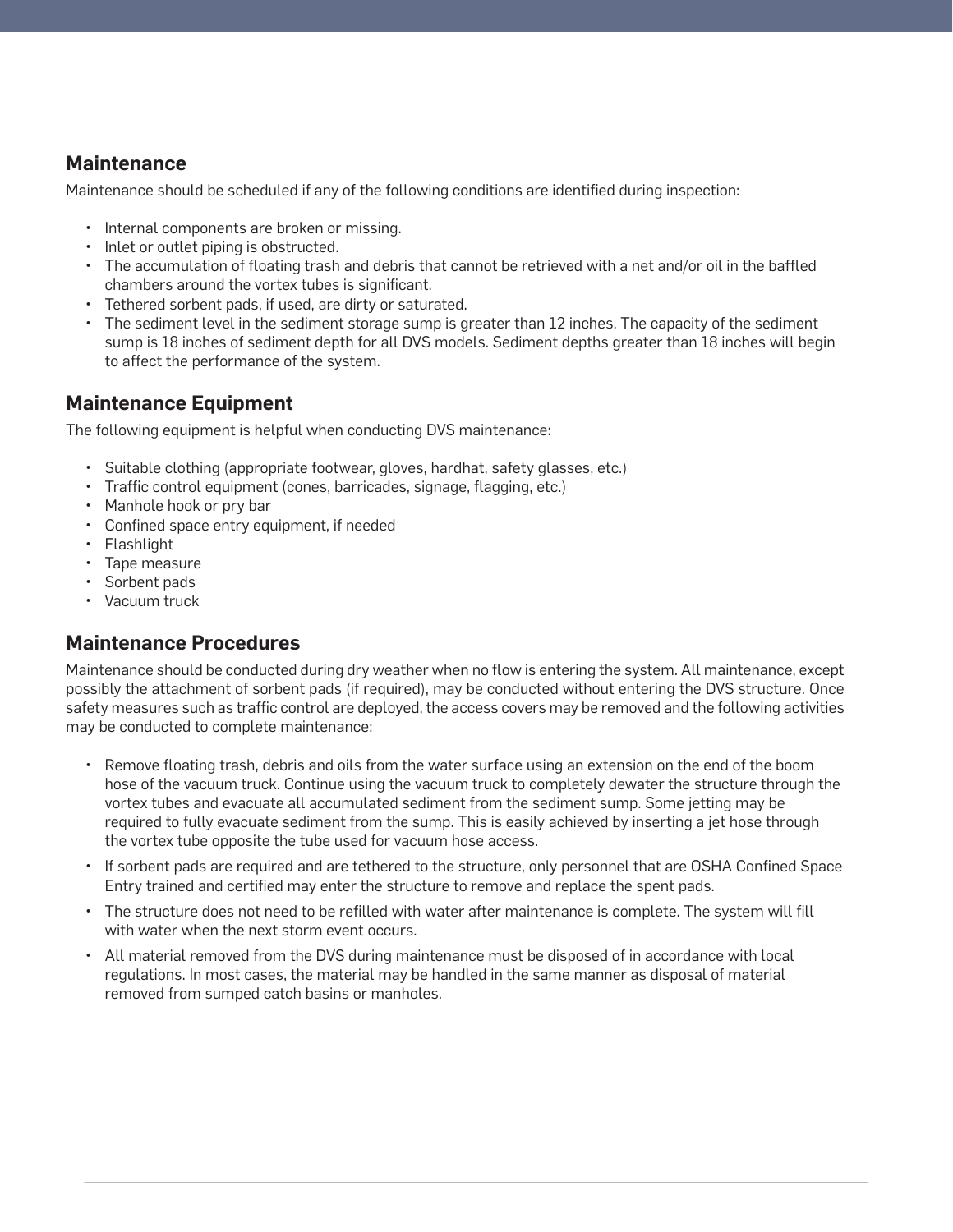#### **Dual-Vortex Separator Inspection and Maintenance Log**

| <b>Condition of Internal Components</b><br>Notes:                |        |  |  |  |
|------------------------------------------------------------------|--------|--|--|--|
| Damaged<br><b>Missing</b><br>Good                                |        |  |  |  |
|                                                                  |        |  |  |  |
| <b>Inlet or Outlet Blockage or Obstruction</b>                   | Notes: |  |  |  |
|                                                                  |        |  |  |  |
| Yes<br><b>No</b>                                                 |        |  |  |  |
|                                                                  |        |  |  |  |
| <b>Floating Trash and Debris</b><br>Notes:                       |        |  |  |  |
| Not Significant<br>Significant                                   |        |  |  |  |
|                                                                  |        |  |  |  |
| <b>Floating Oils</b>                                             | Notes: |  |  |  |
| Significant   Not Significant   Spill                            |        |  |  |  |
|                                                                  |        |  |  |  |
| <b>Sediment Depth</b>                                            | Notes: |  |  |  |
| Inches of Sediment:                                              |        |  |  |  |
|                                                                  |        |  |  |  |
| <b>Maintenance Requirements</b>                                  |        |  |  |  |
|                                                                  |        |  |  |  |
| <b>Yes - Schedule Maintenance</b><br>No - Schedule Re-Inspection |        |  |  |  |
|                                                                  |        |  |  |  |